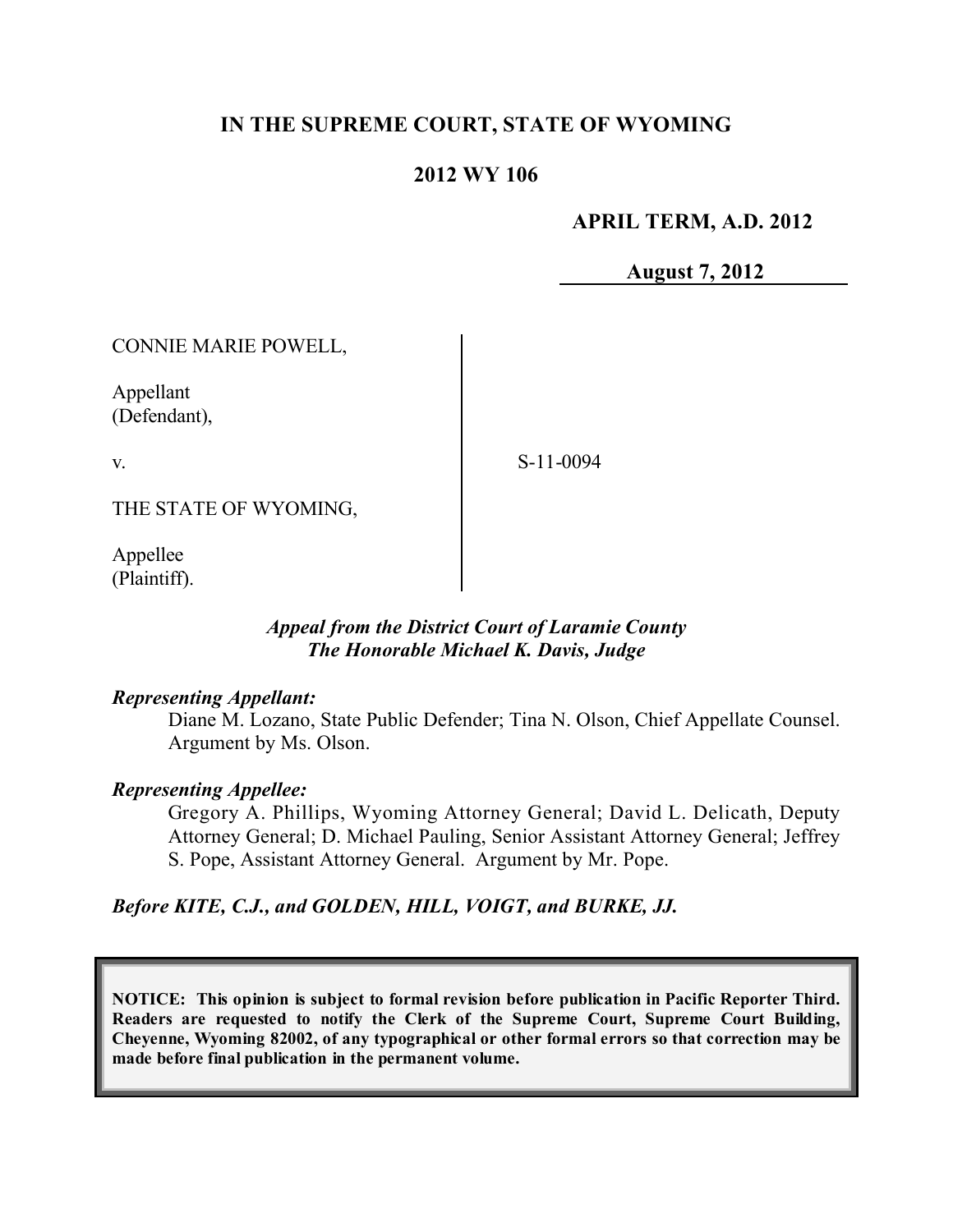### **VOIGT, Justice.**

[¶1] This is an appeal from a larceny conviction. Because there was insufficient evidence to prove beyond a reasonable doubt that the appellant committed larceny, we reverse.

#### **ISSUE**

[¶2] The appellant has raised four issues in this appeal, but we will resolve only the single dispositive issue: was the evidence sufficient for a reasonable jury to find beyond a reasonable doubt that the appellant committed larceny?

### **STANDARD OF REVIEW**

In reviewing the sufficiency of the evidence . . ., we examine and accept as true the State's evidence and all reasonable inferences which can be drawn from it. We do not consider conflicting evidence presented by the defendant. We do not substitute our judgment for that of the jury; rather, we determine whether a jury could have reasonably concluded each of the elements of the crime was proven beyond a reasonable doubt. This standard applies whether the supporting evidence is direct or circumstantial.

*Anderson v. State*, 2009 WY 119, ¶ 6, 216 P.3d 1143, 1145 (Wyo. 2009) (quoting *Martin v. State*, 2007 WY 2, ¶ 32, 149 P.3d 707, 715 (Wyo. 2007)).

## **FACTS**

[¶3] The appellant worked as a bookkeeper for Rocky Mountain Pump Services (RMPS) from March 2005 to February 2007, when her employment was terminated. During that period, RMPS's primary officers and managers were Bradley Nelson, the project manager, Chad Federer, the construction foreman, Nick Hartsook, the office manager, and Jerry Krotz, the service manager. RMPS was in the business of constructing and maintaining gas stations, truck stops, and similar facilities.

[¶4] After terminating the appellant's employment, RMPS contracted with Melanie Field to handle the company's books until another bookkeeper could be hired. Field immediately found the books to be incomplete, inaccurate, and in need of "rebuilding." Painstaking reconstruction of the books, back to the time when the appellant was hired, revealed numerous discrepancies and missing records, with multiple paychecks to the appellant for the same pay period, copies of checks made payable to the appellant where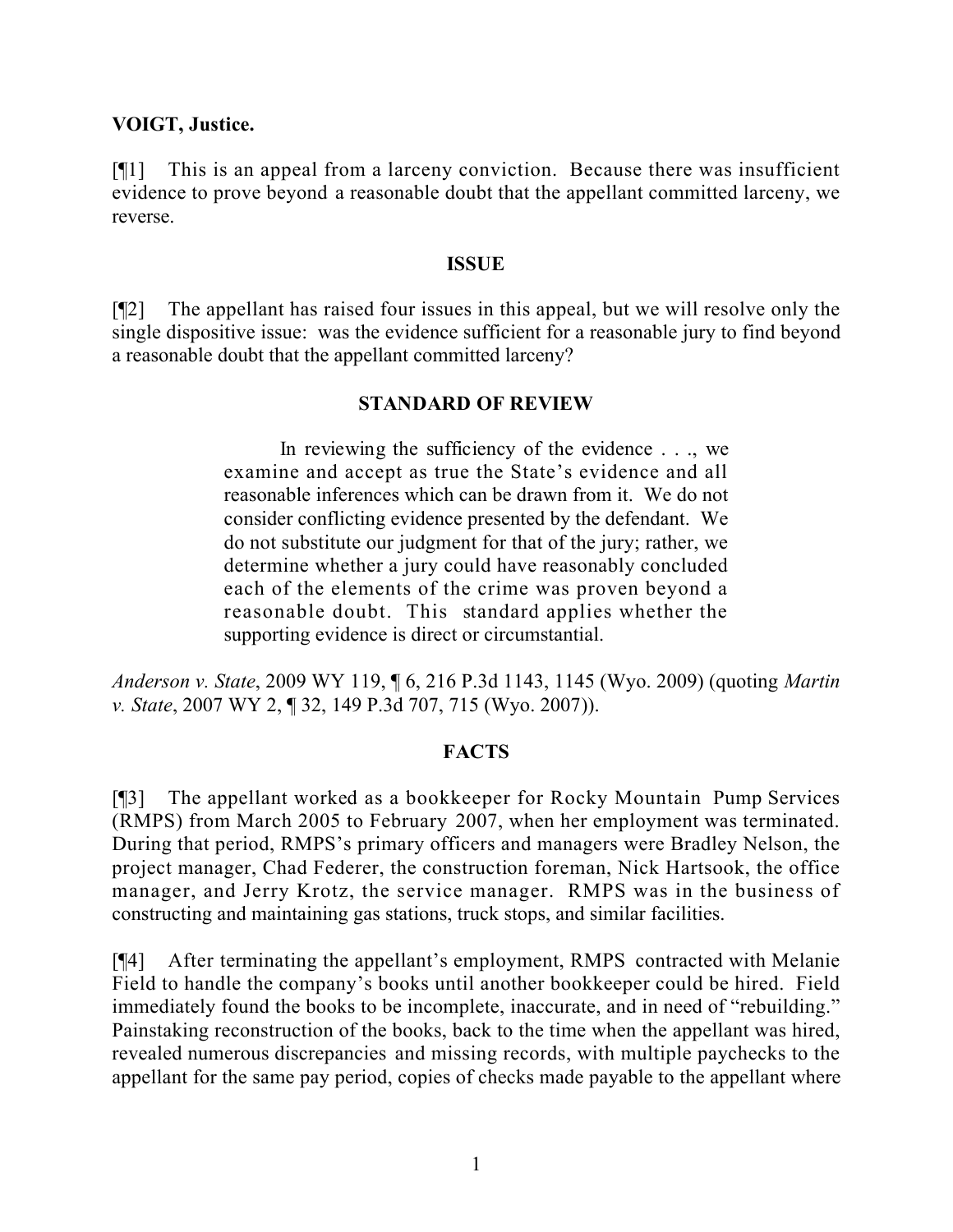the computer QuickBooks system showed those checks being paid to vendors, and a few checks made payable to the appellant where the issuing manager's signature appeared to be forged.

[¶5] Field's examination of the books was followed by a law enforcement investigation that included a review of the appellant's personal bank account records. Eventually, it was determined that 93 checks, totaling \$78,200, and claimed to be "unauthorized" by RMPS, had been deposited into the appellant's personal account during her tenure as RMPS's bookkeeper. Of those checks, 86 were issued by Hartsook, and seven bore Nelson's signature. The appellant was arrested and charged with one count of felony larceny.<sup>1</sup> A jury found her guilty.

# **DISCUSSION**

[¶6] The case against the appellant went awry when the State decided to charge her with larceny. To understand why this is so, one must look at Wyoming's statutory scheme in regard to theft offenses. To be even more fully informed, it is helpful to read Wayne R. LaFave, *Substantive Criminal Law* §§19.1 to 19.8(d) (2d ed. 2003); 32 Am. Jur. 2d *False Pretenses* §§ 1-38 (2007); and 50 Am. Jur. 2d *Larceny* §§ 1-2, 9-10, 13-26 (2006). Our focus is upon the following principle of law:

> The law of theft and larceny has been recodified and its language has been simplified, but proof of the specific crime charged must still be made and tested against the beyond-areasonable-doubt standard.

*Lahr v. State*, 840 P.2d 930, 933 (Wyo. 1992); *see also Guerrero v. State*, 2012 WY 77, ¶ 18, 277 P.3d 735, 740 (Wyo. 2012); and *Jones v. State,* 2011 WY 114, ¶ 28, 256 P.3d 527, 536 (Wyo. 2011) (Voigt, J., specially concurring).<sup>2</sup>

<sup>&</sup>lt;sup>1</sup> Pursuant to Wyo. Stat. Ann. § 6-3-410 (LexisNexis 2011), amounts allegedly taken in a common scheme may be aggregated in determining the value of the property. In other words, several misdemeanors can be made into one felony.

 $2 \text{ In } 1982$ , the Wyoming legislature added subsection (d) to Wyo. Stat. Ann. § 6-3-402. 1983 Wyo. Sess. Laws ch. 171, at 559. Subsection (d) read as follows when it was adopted: "Conduct denoted larceny in this section constitutes a single offense embracing the separate crimes formerly known as larceny, larceny by bailee, embezzlement or related offenses." The following year, the words "or related offenses" were deleted. 1984 Wyo. Sess. Laws ch. 44, at 81. As a general rule of statutory construction, we attempt to give effect to "every word, clause, and sentence" in a statute. *Busch v. Horton Automatics, Inc.*, 2008 WY 140,  $\P$  13, 196 P.3d 787, 790 (Wyo. 2008). We must confess, however, that in the context of the elements of the separately identified crimes of larceny, larceny by a bailee, and obtaining property by false pretenses, we cannot decipher the intent of subsection (d).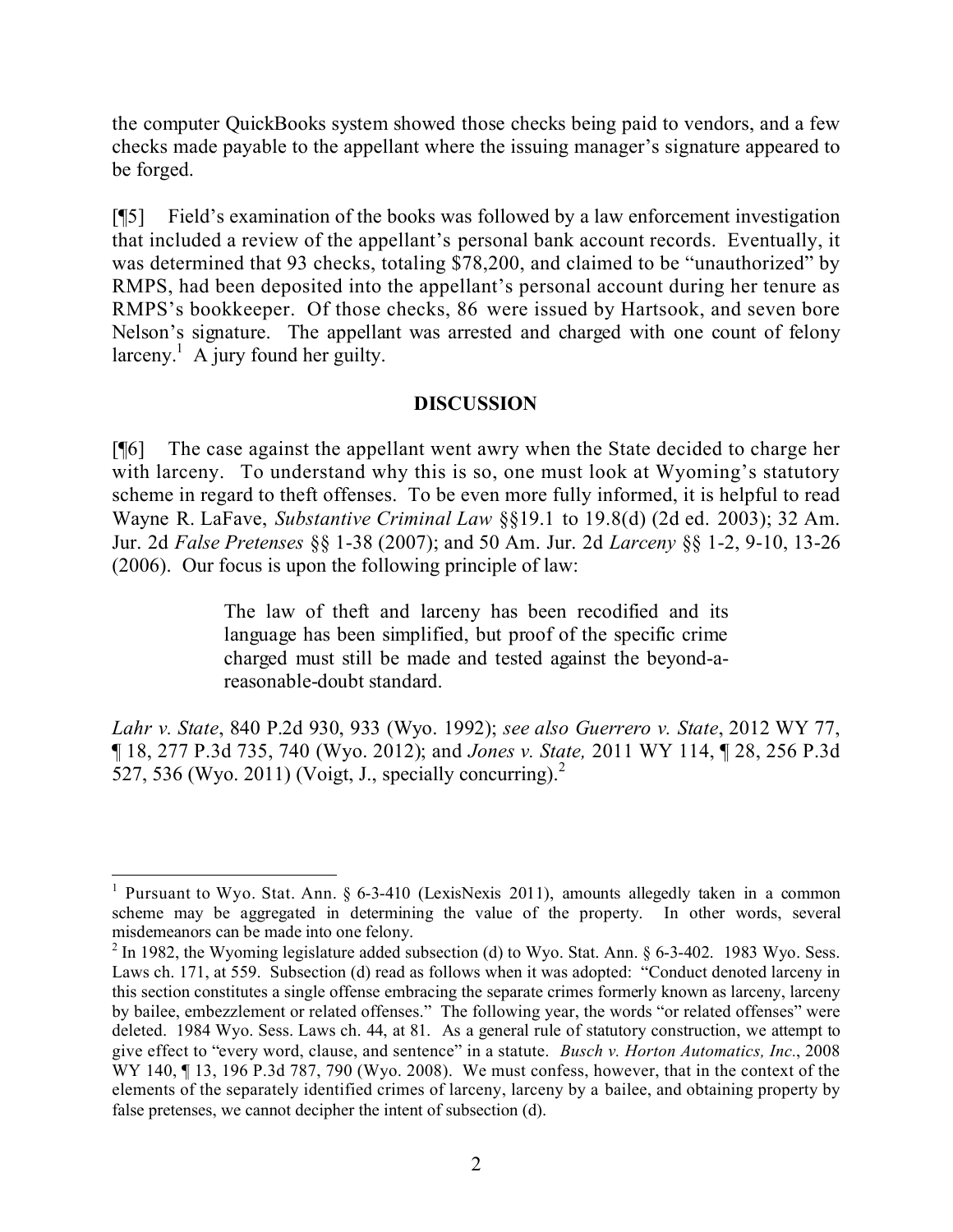[¶7] There are three separate crimes that must be identified for this discussion. First, the "historic" crime of larceny is found at Wyo. Stat. Ann. § 6-3-402(a) (LexisNexis 2011):

> (a) A person who steals, takes and carries, leads or drives away property of another with intent to deprive the owner or lawful possessor is guilty of larceny.

We have said many times that "taking" and "carrying" are elements of the crime of larceny. *Jones*, 2011 WY 114, ¶ 11, 256 P.3d at 532; *Wells v. State*, 613 P.2d 201, 202 (Wyo. 1980); *Repkie v. State*, 583 P.2d 1272, 1273 (Wyo. 1978). "Taking" and "carrying" ("caption" and "asportation" at common law) must both be proven under our larceny statute, and "[f]ailure to include these elements in the instructions violate[s] a clear and unequivocal rule of law." *Jones*, 2011 WY 114, ¶ 15, 256 P.3d at 533.<sup>3</sup> For the purposes of our present discussion, the key fact is that, to make the crime larceny, the taking must be "trespassory," meaning that it must be without the owner's consent. *Guerrero*, 2012 WY 77, ¶¶ 15-19, 277 P.3d at 739-41; *Wells*, 613 P.2d at 204; LaFave, *Substantive Criminal Law* §§ 19.1, 19.2; 50 Am. Jur. 2d *Larceny* § 26.

[¶8] Another form of larceny that we feel should be discussed by comparison is "larceny by a bailee," which is defined in Wyo. Stat. Ann. § 6-3-402(b) (LexisNexis 2011) as follows:

> (b) A bailee, a public servant as defined by W.S. 6-5-  $101(a)(vi)$  or any person entrusted with the control, care or custody of any money or other property who, with intent to steal or to deprive the owner of the property, converts the property to his own or another's use is guilty of larceny.

The material elements of larceny by a bailee for purposes of our present discussion are that the defendant have custody or possession of the property with consent, and that, while in such possession, the defendant converts the property to his own or another's use. *See Barker v. State*, 2006 WY 104, ¶¶ 29-33, 141 P.3d 106, 116-17 (Wyo. 2006); *Willis v. State*, 2002 WY 79, ¶ 9, 46 P.3d 890, 894 (Wyo. 2002). The crime of larceny by a bailee is similar to the common law crime of embezzlement. LaFave, *Substantive Criminal Law* § 19.6; 26 Am. Jur. 2d *Embezzlement* § 1 (2004).

[¶9] Finally, the crime of "obtaining property by false pretenses" appears in Wyo. Stat. Ann. § 6-3-407(a) (LexisNexis 2011):

  $3$  We will note in passing that the larceny elements instruction in this case did not include the element of carrying away.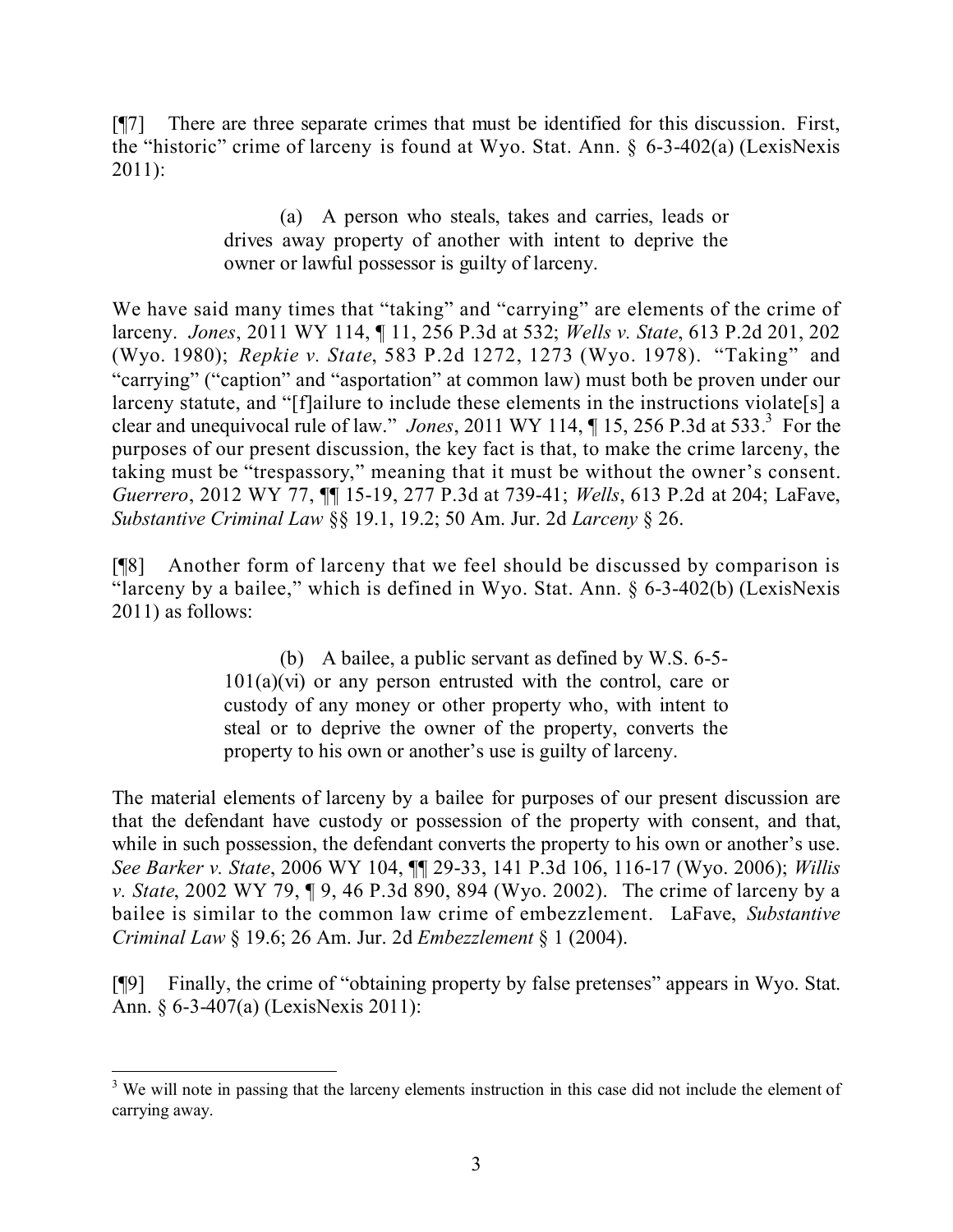(a) A person who knowingly obtains property from another person by false pretenses with intent to defraud the person is guilty of [a felony or misdemeanor, depending upon the amount obtained].

The key elements of this crime are: (1) the pretenses; (2) their falsity; (3) the fact of obtaining property by reason of the pretenses; (4) the knowledge of the accused of their falsity; and (5) the intent to defraud. *Maycock v. State*, 2011 WY 104, ¶ 9, 257 P.3d 20, 22 (Wyo. 2011); *Lopez v. State*, 788 P.2d 1150, 1152 (Wyo. 1990); *Driver v. State*, 589 P.2d 391, 393 (Wyo. 1979). The misrepresentation must be of past or existing facts; a false representation as to a future act will not suffice. *Driver*, 589 P.2d at 393; LaFave *Substantive Criminal Law* § 19.7(b)(5).

> The critical difference between larceny crimes and false pretense crimes is the passage of title. If the owner of property parts with both title and possession in reliance on the taker's fraudulent representations, the crime of the taker is obtaining property by false pretenses. But if the fraud, trick, or false pretenses induce the owner to part merely with the possession of his or her property, the party who receives the property is guilty of the crime of larceny.

32 Am. Jur. 2d *False Pretenses* § 3.

[¶10] The essential elements of the three crimes being compared can be described as follows. Larceny requires a trespassory non-consensual taking, and the thief obtains neither title nor the right to possession. Larceny by a bailee does not require a trespassory taking; instead, a thief who is in rightful possession of property unlawfully converts it to his own or another's use, without thereby obtaining title to the property. The crime of obtaining property by false pretenses occurs when a thief, without a trespassory taking, but via the utterance of false pretenses, obtains both possession and title to the property. The key to this last-described crime is that, having been deceived by the thief, the victim consensually parts with both possession and title.

[¶11] It is hard to identify the State's larceny theory in this case. In the Information, it is alleged that the appellant "did unlawfully take money." The Affidavit of Probable Cause attached to the Information says that she "issu[ed] unauthorized checks to herself." The State's proposed elements instruction, which instruction was accepted and given to the jury, alleges that the appellant "took" money. During *voir dire*, the prosecutor described the crime being charged as follows:

> I bring that up because sometimes you might have heard throughout your experiences in life the word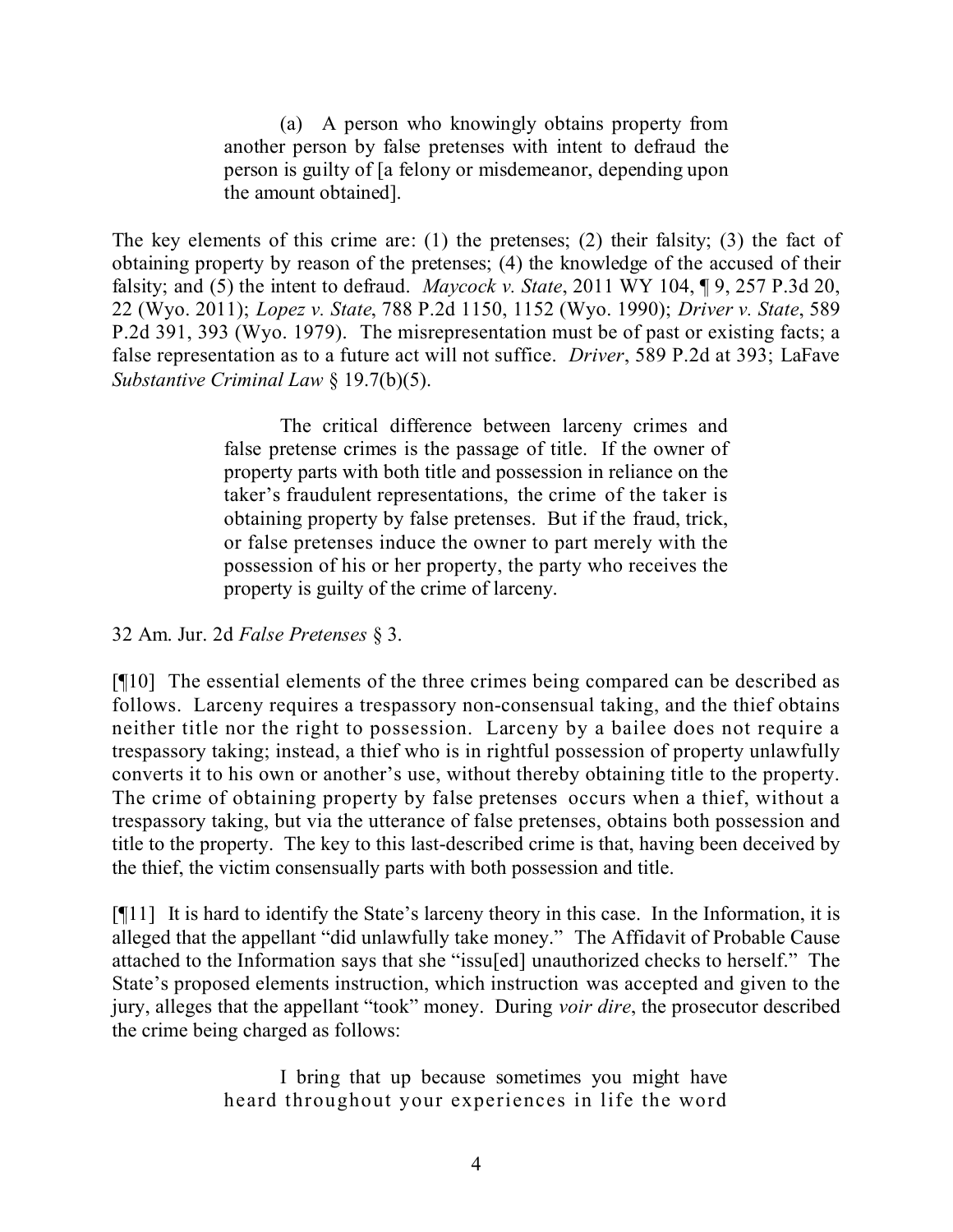embezzlement and kind of may have a form of what that is. Embezzlement is what some other places call it when you steal from an employer. In Wyoming it is called larceny. It is the same as if you steal from a stranger or if you steal from anybody else. That's all lumped into one prong that's being accused here.

So I don't want you to be confused of why didn't we charge embezzlement versus larceny. It is the same thing in Wyoming.

That statement does not accurately reflect the actual state of the three separate statutory theft offenses discussed herein, and "steal" is not a word that even appears in the elements instructions. Repeatedly during both his opening statement and his closing argument, the prosecutor said the case was about "documents and deception." Also during closing argument, the prosecutor summed up the State's burden as follows: "If just one check over a thousand you believe she was not legally entitled to, she took that money with the intent to deprive someone, beyond a reasonable doubt, then that's enough."

[¶12] The fatal flaw in the State's case is that it produced no evidence whatsoever of a trespassory taking. The checks were not "issued" by the appellant without the owners' consent.<sup>4</sup> Instead, the checks were issued by the owners and given to the appellant for the purpose, or for the payee, stated on the check.<sup>5</sup> Possession of and title to both the check and the money represented by the check passed with the consent of the owners, even though, accepting the State's evidence as true, the appellant deceived them as to the validity of the check's purpose. And while Nelson testified that his "signature" on several of the checks did not look like his signature, suggesting that the signature was forged, the State inexplicably made no attempt beyond Nelson's generalized statement, to prove that the signatures were actually forged, or that it was the appellant who forged them.

[¶13] The State did prove that the appellant altered the company's computer bookkeeping system to "cover her tracks" in regard to the checks issued to her under false pretenses. If a check allegedly was a paycheck, she would create a fictitious pay period in the books. On other checks that were made payable to her, she would enter the payee into the bookkeeping system as a particular vendor. But in no instance did the State prove that, without authority, the appellant issued herself a check without

<sup>4</sup> *Compare with Swanson v. State*, 981 P.2d 475, 476-77 (Wyo. 1999), where an appellant who, without authority, wrote himself two checks on his employer's account, was guilty of larceny.

<sup>&</sup>lt;sup>5</sup> Some of the questioned checks were made payable to the appellant's husband or son, both of whom also were employed by RMPS.